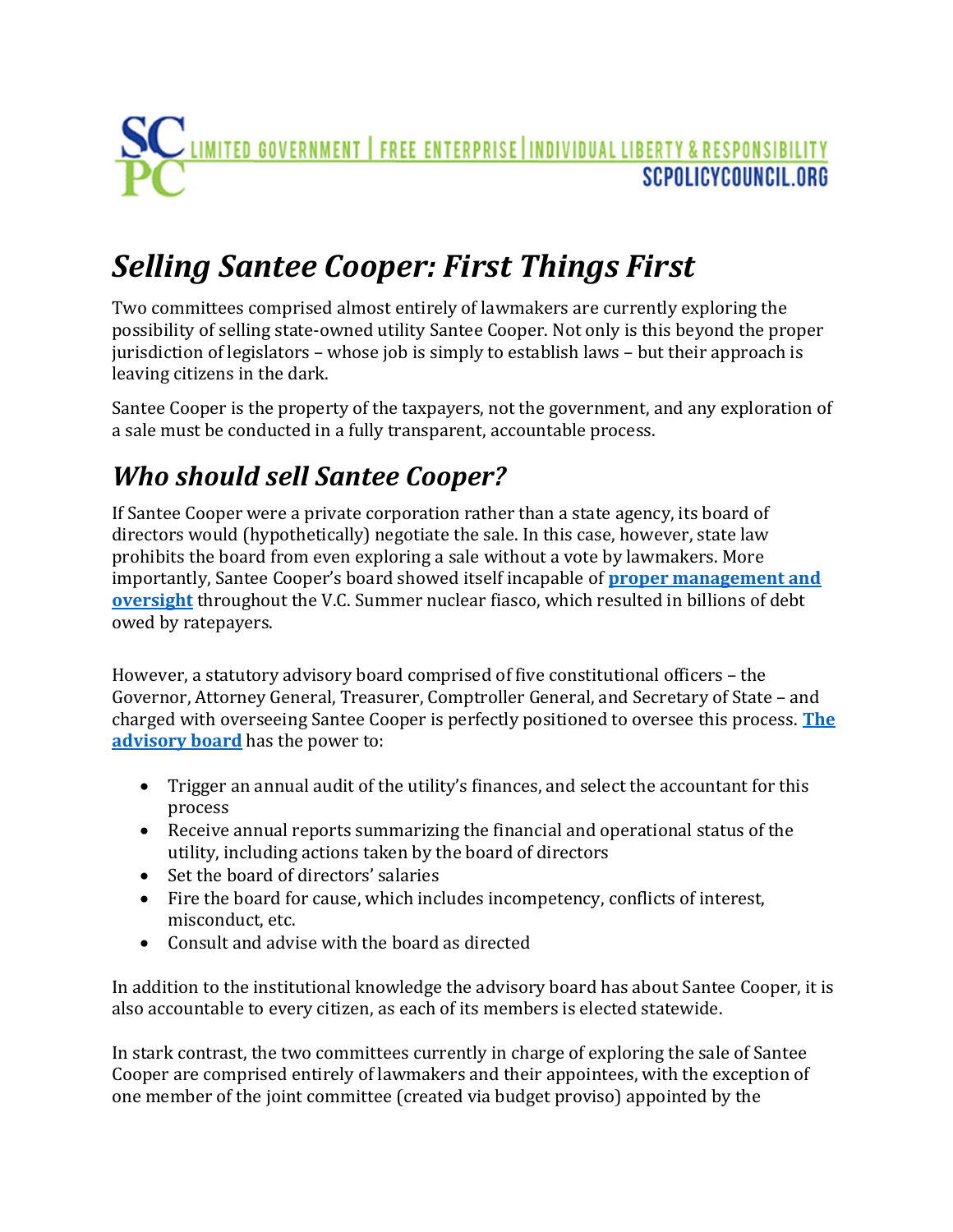Governor. A legislative committee cannot be held accountable by the entire state, as lawmakers only represent their own districts. Unsurprisingly, key decisions – such the procurement process for a consultant company to accept bids for Santee Cooper – have been occurring behind closed doors.

It is important to note that lawmakers have a statutory duty to approve the sale, but this cannot be misconstrued as managing the process up to that point. Such a task is the proper jurisdiction of the executive branch - specifically in this case, the advisory board.

## What are the first steps to selling Santee Cooper?

- 1. Impose a moratorium on all non-essential activity
	- Before any official action is taken to sell Santee Cooper, its board of directors or advisory board should impose a moratorium on any new agreements, investments or economic development projects that are not essential to providing existing electric service. No state asset can be sold until decision makers have an accurate picture of its financial and operational position, and this would be difficult to accomplish if Santee Cooper continues to enter into new arrangements.
- 2. Conduct a full audit

Next, a full audit of Santee Cooper should initiated and overseen by the advisory board. Selling a multi-billion dollar asset is a complex and lengthy process, one which cannot be completed without having all the necessary financial information. The audit should fully investigate the following:

- Assets and liabilities What is the net financial position of the utility? The Advisory Committee should examine and disclose:
	- o Santee Cooper's assets and whether or not they are necessary for power generation.
	- o Short-term and long-term liabilities, including the full debt with interest and the payment schedule as well as any/all contracts, agreements and other legally binding arrangements
	- o The status of such assets. Santee Cooper owns a number of assets, including a lot of property and old equipment. However, some of the property is subject to federal licensing, which could affect the full asset picture. A complete catalog of assets, their usage, and any obligations attached to them should be fully disclosed to the public.
- *Contracts* The Committee should examine and disclose:
	- o All sources of Santee Cooper's power and all of its customers. From whom does Santee Cooper buy power, and to whom does it sell it?
	- o All contracts, agreements, arrangements and understandings including, but not limited to, those with all customers, vendors, economic development recipients and public and private entities as well as any discernable impact a sale could have on those agreements.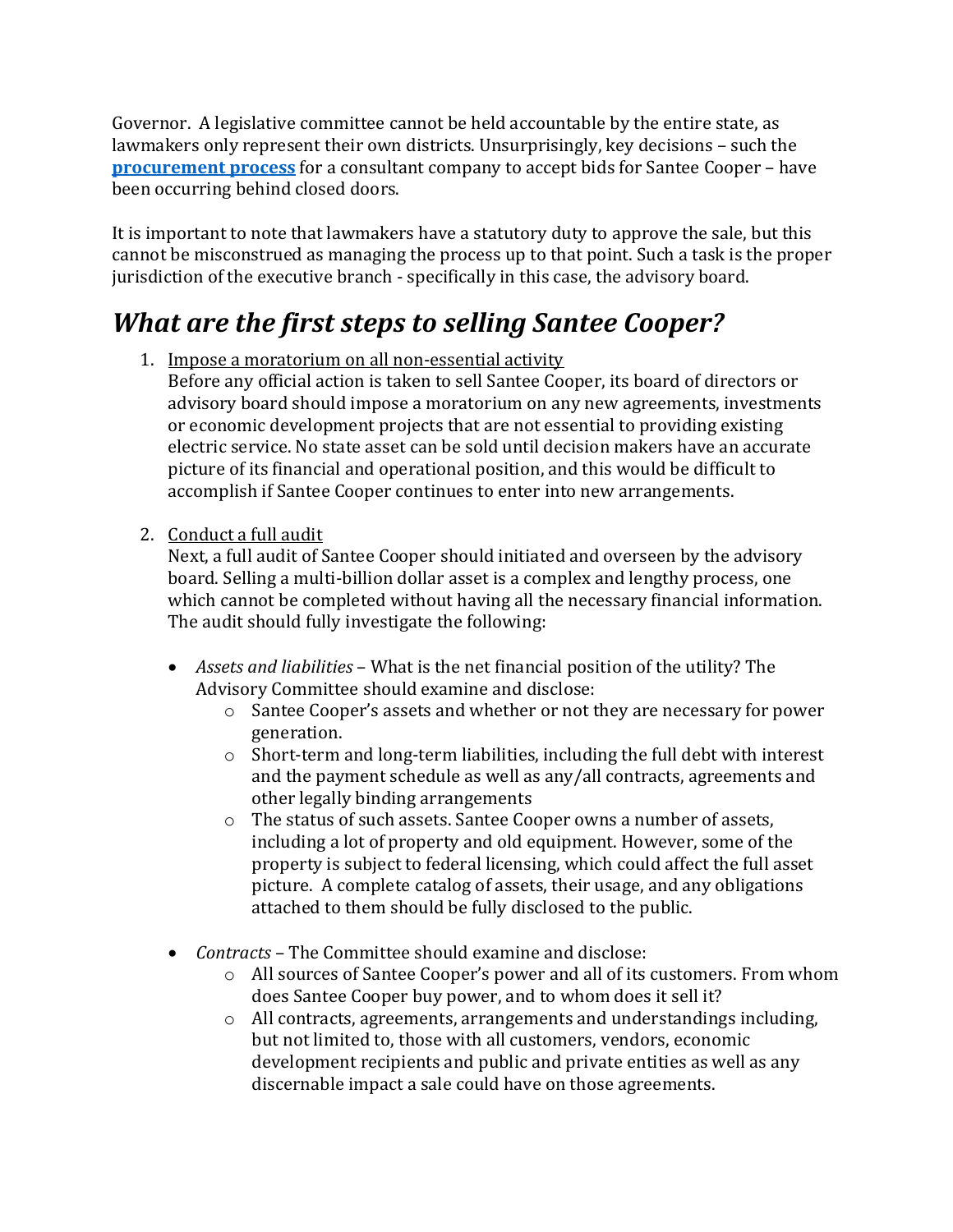For example, the contract between Santee Cooper and Central Electric Power Cooperative has significant implications for a potential sale. As Central Electric is Santee Cooper's primary customer, it could effectively veto a sale by opting out of the contract (a right they maintain if Santee Cooper is sold). Disclosing all legal entanglements that could affect selling Santee Cooper is critical.

- *Economic Development* The Committee should examine and disclose:
	- o All arrangements with economic development recipients
	- o How much the utility has spent/is spending on grants, loans and investment related to economic development per year, per project
	- o The particular entities that have received benefits
	- o The tiered rating structure, how it is determined and the arrangements currently in place

"Economic development and job attraction" are statutory responsibilities for Santee Cooper, which means it must balance serving businesses, customers, and most importantly, the lawmakers who control the levers of the state's economic development agenda. Because ratepayers are Santee Cooper's sole source of revenue, they are in effect forced to subsidize an array of perks for businesses without their consent. The full scope and cost of Santee Cooper's economic development activity must be disclosed to citizens.

3. Fully disclose all information and official findings

Before anyone begins weighing solutions, all of this information – and likely a great deal more - must be made public in a report by the advisory committee, which must open its deliberations to the public to receive input from the taxpayer-owners of Santee Cooper.

The committee already has the statutory power to trigger an audit, and to select the accountant in charge. In addition, the Governor has the **constitutional ability** to acquire and release this information, as he did with the **Bechtel report** last year.

While basic details about Santee Cooper's status were disclosed during the joint committee's exploratory phase, the information provided was far from comprehensive. In particular, lawmakers did not thoroughly examine the agency's **economic development activity** and did not release a full report with official findings to the public.

Equally concerning, lawmakers' current process of soliciting and evaluating bids has so far been completely devoid of transparency. Their decision last year to hire ICF International to accept bids for Santee Cooper was announced after nearly two hours of private deliberation, leaving no opportunity for citizen input or ability to determine any conflicts that might exist. The criteria for evaluating such bids were also developed in private.